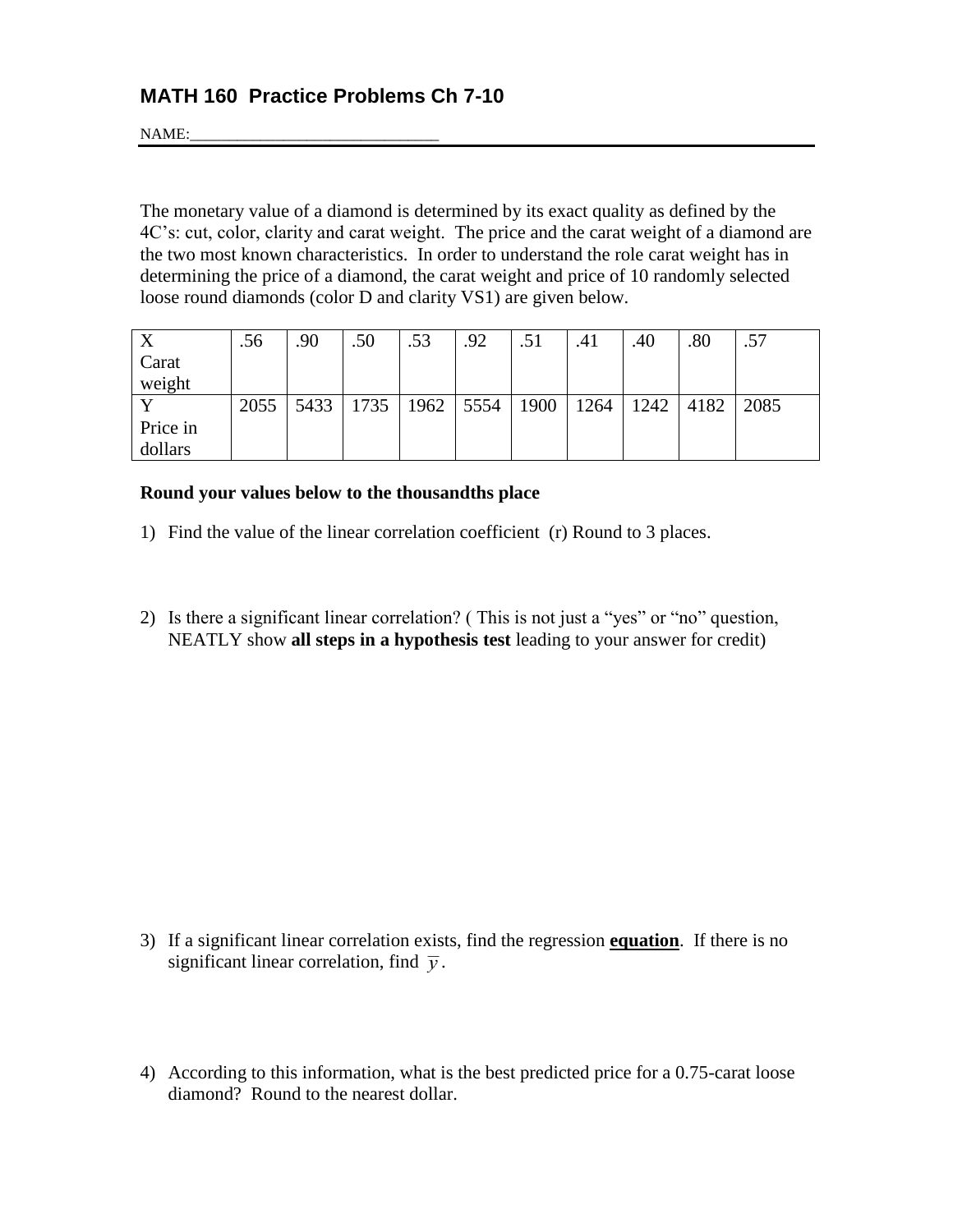5) Surgical complications: A medical researcher wants to construct a 99% confidence interval for the proportion of knee replacement surgeries that result in complications. He found an article in the Journal of Bone and Joint Surgery that reported that approximately 8% of such operations result in complications. Using this estimate, what sample size is needed so that the confidence interval will have a margin of error of 0.04?

A study comparing attitudes toward death was conducted using the Death Anxiety Scale known as the DAS. On this scale, highs scores indicate high anxiety concerning death. The DAS results are given below for a random sample of organ and non-organ donors. The study's goal was to compare attitudes toward death between organ donors and nonorgan donors.

|                  |          | Mean               | Standard deviation |
|------------------|----------|--------------------|--------------------|
| Organ donors     | つど<br>بە | $\sim$ 0.4<br>5.36 | 2.91               |
| Non-organ donors | 69       | 7.62               | 3.45               |

**6)** Construct a 95% confidence interval for the difference between the two population means. Round to three places.

7) Is there a difference in attitudes toward death between the two groups? Explain for credit.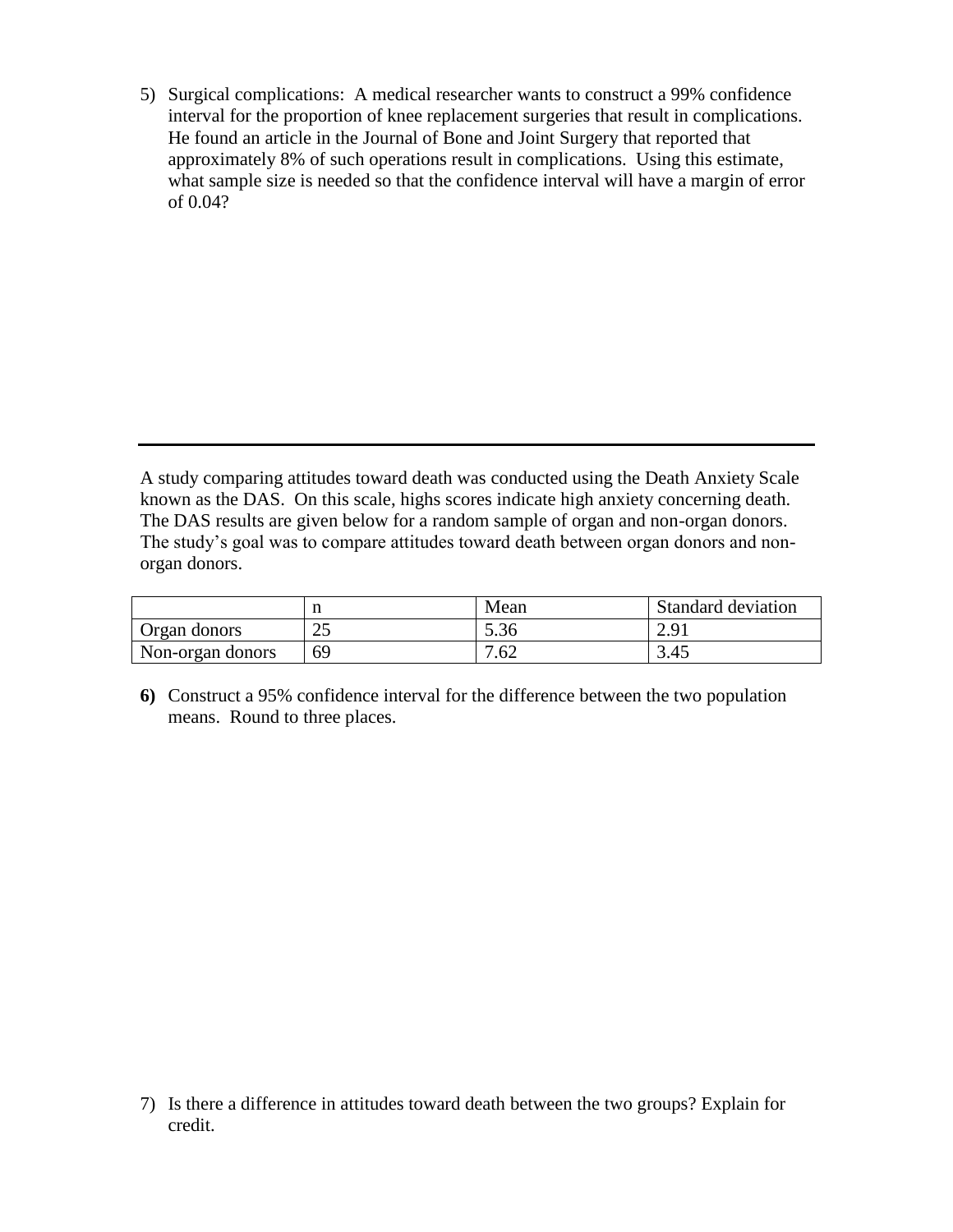8) In a survey of families in which both parents work, one of the questions asked was, "have you refused a job, promotion, or transfer because it would mean less time with your family? " A total of 200 men and 200 women were asked this question. "Yes" was the response given by 29% of men and 24% of women. Test the claim that the proportion of men who answered "Yes" was greater than the proportion of women who answered "Yes". Use a .05 significance level.

**Clearly** label and show all your steps in your process for credit: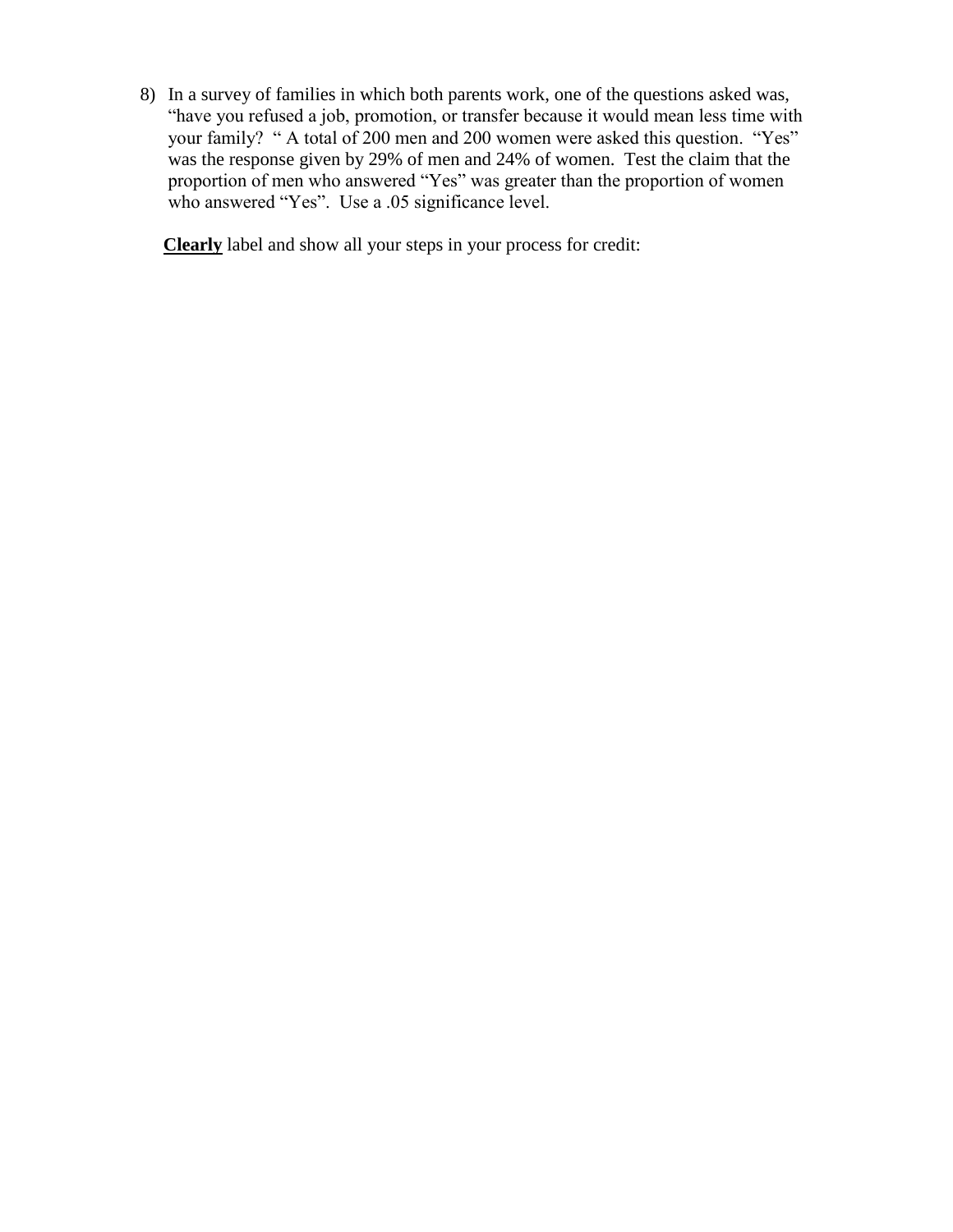A nationwide random sample of college students revealed that 24 students consumed an average of 226 mg of caffeine each day, with a standard deviation of 48 mg. Assuming that the amount of caffeine consumed per person daily is normally distributed, test the claim that the mean amount of caffeine consumed daily by college students is less than 250 mg? Use a significance level of 0.05.

According to the experts there are no health risks associated with moderate caffeine use, which is about 250 mg a day.

9) Which parameter is being tested here?

a)  $\mu$  b) P c)  $\sigma$  d)  $P_1, P_2$  e)  $\mu_1, \mu_2$  f)  $\mu_d$ 

10) The null hypothesis is \_\_\_\_\_\_\_\_\_\_\_\_\_

11) The alternate hypothesis is \_\_\_\_\_\_\_\_\_\_\_\_\_\_

12) The test statistic is \_\_\_\_\_\_\_\_\_\_\_\_\_\_\_

13) The p- value is

14) Choose one. a) FAIL TO REJECT  $H_0$  b) REJECT  $H_0$ .

## 15) **Which is the correct conclusion for the problem. \_\_\_\_\_\_\_\_\_**

- a) The sample data support the claim that the mean amount of caffeine consumed daily by college students is less than 250 mg
- b) There is not sufficient sample evidence to support the claim that the mean amount of caffeine consumed daily by college students is less than 250 mg
- c) There is sufficient evidence to warrant rejection of the claim that the mean amount of caffeine consumed daily by college students is less than 250 mg
- d) There is not sufficient evidence to warrant rejection of the claim that the mean amount of caffeine consumed daily by college students is less than 250 mg